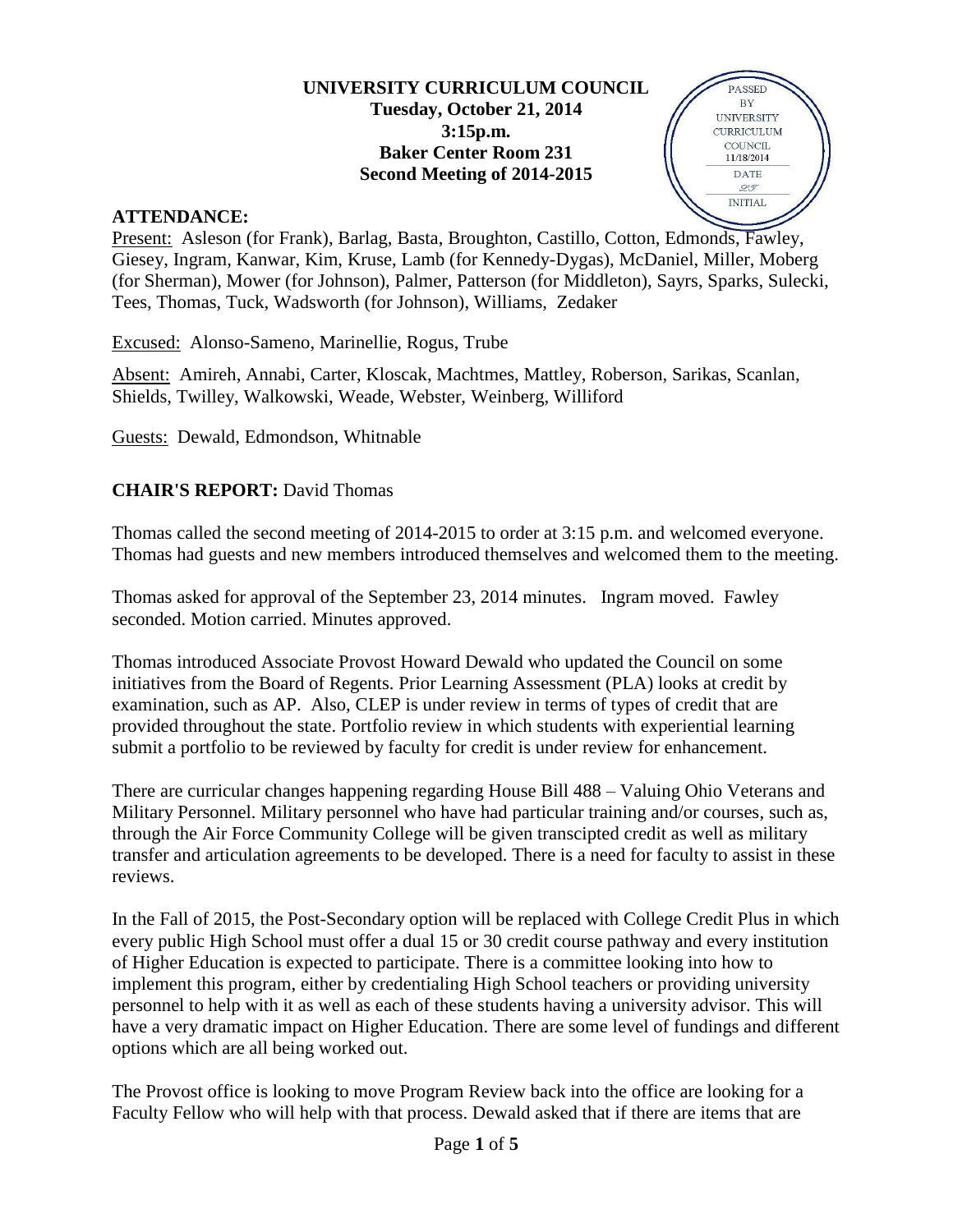passed at UCC that need to have Board of Trustees' or Board of Regents' approval, be sure to let him know.

Thomas informed the Council that he has been involved in several meetings regarding the Innovation Strategy Interim Report. The deadline passed yesterday for Faculty input. Thomas reminded the Council that items regarding this will be coming through the Council.

OCEAN 2.0 project is moving forward.

# **INDIVIDUAL COURSE COMMITTEE:** Sally Marinellie, Chair

Palmer, standing in for Marinellie, presented the ICC minutes appended to this report

Courses unanimously approved by voice vote

# **PROGRAMS COMMITTEE**: Kelly Broughton, Chair

Broughton presented the agenda.

# **SECOND READINGS - CHANGES IN PROGRAMS**

#### **Item 1**

#### **Unanimously approved by voice vote**

**Program Code:** BS7251, BS7262, BS7263, BS7264,

**Program Name:** Chemical Engineering, Chemical Engineering – Materials Track, Chemical Engineering – Biological Track, Chemical Engineering – Energy and Environment Track **Contact:** Darin Ridgway

#### **Summary**

1 Remove the requirement for Bios 1705

2 Add a requirement that at least 1 hour of students Technical Elective block be in a laboratory course on the approved Technical Elective list (Chem 3080, 2410L, 4530L, 4903, Bios 3105, 3205.) This will reduce the total required hours by 1 from 123.5 to 122.5 Affected departments – Chemistry and Biochemistry, Biological Sciences

### **Item 2**

**Unanimously approved by voice vote Program Code:** BS4225 **Program Name:** Economics Major (B.S.) **Contact:** Rosemary Rossiter rossiter@ohio.edu

### **Summary**

We propose to add 11 Economics electives to the list of 13 Economics electives now shown in the program. Students will continue to choose 6 classes from the list so there will be no impact on total program hours or resource requirements. Our rationale for adding more classes to the list is that doing so will provide students with more flexibility in scheduling while still maintaining the program's emphasis on electives which have a high degree of quantitative and analytical material. More flexibility is needed because 9 of the electives currently on the list of 13 are only offered once a year or every other year. Thus students find it difficult to enroll in 6 electives and still graduate in 4 years.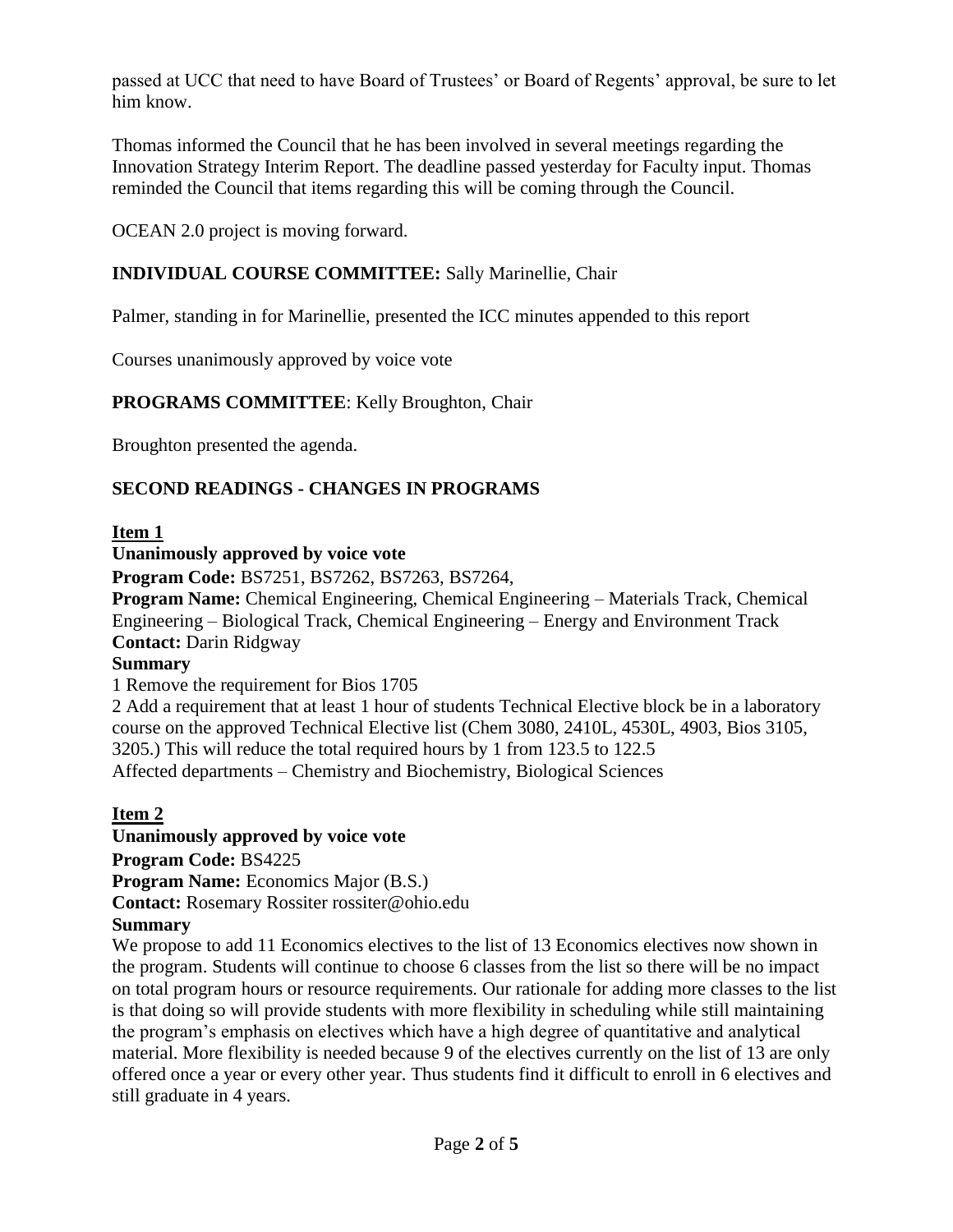The 11 electives we propose to add to the program are as follows: Econ3050 Managerial Economics Econ3080 Behavioral Economics Econ3150 Economics of Health Care Econ3160 Economics and the Law Econ3340 Economics of Antitrust Econ3370 Economics of Regulation Econ3430 Financial Economics Econ3600 Money and Banking Econ4060 Monetary Theory and Policy Econ4150 Regional Analysis Econ4300 Public Finance

*Recommend approval contingent upon ICC course approvals, if needed.*

### **Item 3**

**Unanimously approved by voice vote**

**Program Code:** OR5215 **Program Name:** World Religions Minor **Contact:** Ruth Palmer palmerr@ohio.edu

# **Summary**

We wish to add certain CLAS and CLAR courses to the World Religions minor. These courses deal with different aspects of religion in Classical cultures, or in literary genres, and are already accepted as electives toward the World Religions major BA5215. There will be no impact on total program hours, resource requirements or faculty, nor will this affect any other departments. We will continue to offer these courses at the same frequency as before. CLAS 2310 Human Aspirations among the Greeks and Romans

CLAS 2510 Ancient Jerusalem: from Solomon to Suleiman

CLAS 2550 Pagan to Christian in Late Antiquity

CLAS 3010 Love in Antiquity

CLAS 3140 Indian Epic

CLAS 3540 Greek and Roman Religions and Society

CLAR 3610 Greek Cities and Sanctuaries

CLAR 2900 Special Topics in Classical Archaeology

*Recommend approval contingent upon ICC course approvals, if needed.*

### **Item 4**

**Unanimously approved by voice vote**

**Program Code:** MS6931

**Program Name:** Masters of Science in Journalism

**Contact:** Mike Sweeney, sweenem3@ohio.edu

### **Summary:**

Change current one-year Masters of Science in Journalism program to a two-year program. Total program hours increase 3 credit hours. No impact on resources or faculty.

No patron departments. E.W. Scripps School of Journalism faculty voted unanimously to approve this change.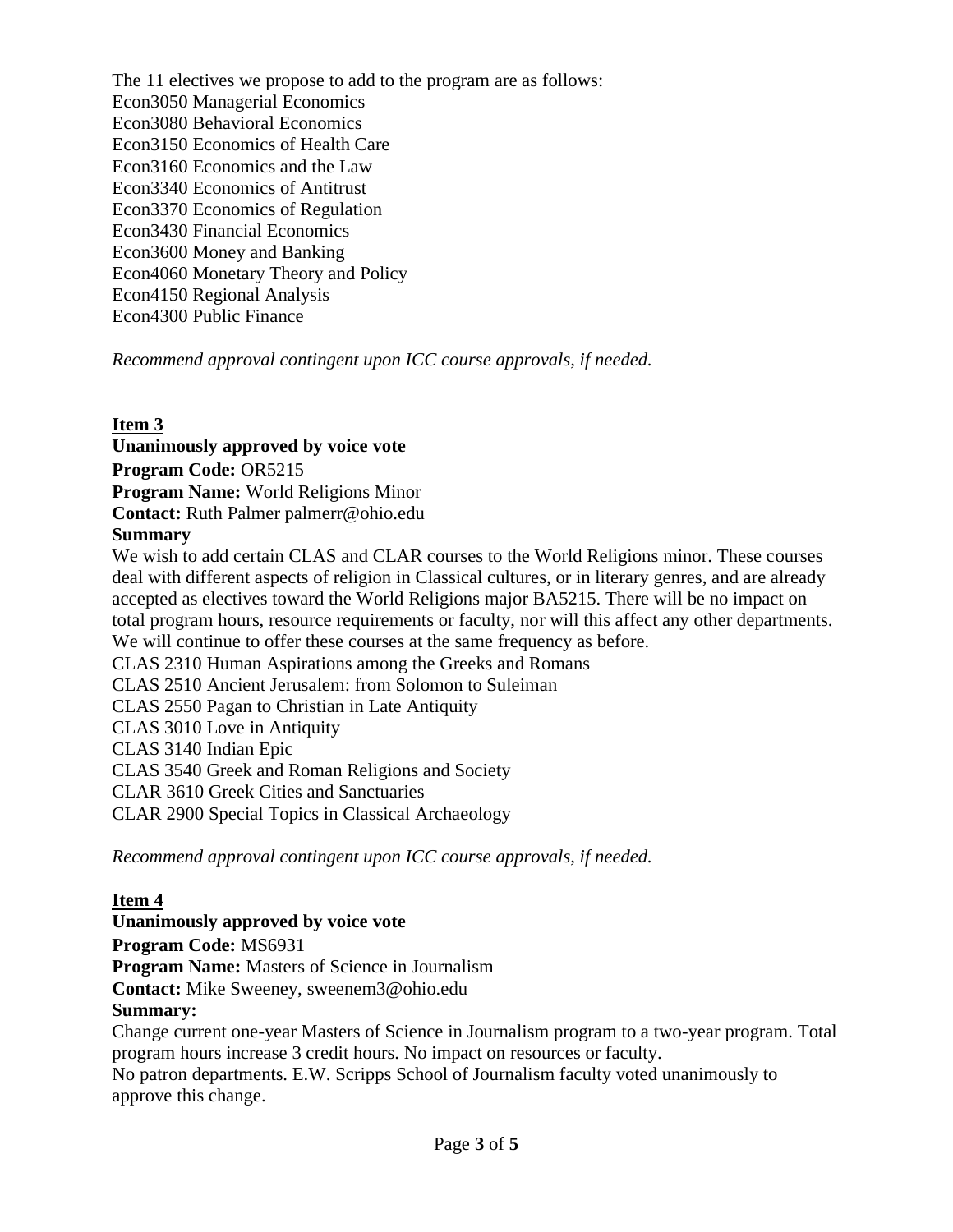### **FIRST READINGS – CHANGES IN PROGRAMS**

### **Item 1**

Program Code: BS 6470 Program Name: Applied Nutrition Contact: Rob Brannan Summary

The Applied Nutrition Major (B.S.F.N.S.) consists of a set of core requirements (NUTR and required related) and individual tracks for dietetics, culinary nutrition, and environmental nutrition. A routine audit of our program identified several issues that this proposal seeks approval to address:

|           | <b>NUTR Core:</b>               | No Change                                |
|-----------|---------------------------------|------------------------------------------|
| $\bullet$ | <b>Required Related:</b>        | <b>Add RHT 1330</b>                      |
|           | Concentrations:                 |                                          |
|           | Dietetics:                      | No Change                                |
|           | <b>Culinary Nutrition:</b>      | Add NUTR 3911                            |
|           |                                 | Add T3 4310 option                       |
|           |                                 | Create two course sequence options       |
|           | <b>Environmental Nutrition:</b> | Add NUTR 3911                            |
|           |                                 | Add T3 4310 option                       |
|           |                                 | Add ECON options to create ECON Cluster  |
|           |                                 | Add GEOG options to create GEOG Cluster  |
|           |                                 | Rearrange existing courses into Clusters |
|           | Electives/Tier II               | Adjust credits per changes shown above   |

We propose the addition of RHT 1330 for all majors to enhance our students' knowledge of food safety and sanitation. We propose a field experience (NUTR 3911) be added to the Culinary and Environmental Nutrition concentrations. We propose to add two course sequences (school nutrition, business) within the Culinary Nutrition concentration. Hidden prerequisites were found for certain courses in the Environmental track (GEOG 3410 – GEOG 1200 or 1310 and ECON 3130 – MATH 1350). After consultation with GEOG and ECON, we propose the addition of certain GEOG and ECON courses as options suitable for this major. Some ECON choices include MATH 1350 as a prerequisite and others do not. We propose to add the option of T3 4310 for Culinary and Environmental Nutrition concentrations. There was consultation from other departments regarding courses.

*Recommended contingent on new course approvals*

### **FIRST READINGS – CHANGES IN PROGRAMS**

### **Item 2**

Program Code: CTWLTH Program Name: Wealth and Poverty Certificate Program Contact: Yeong-Hyun Kim, kimy1 Summary: Add the following two courses to the Introduction Course: SOC 2300 Social Inequalities and Social Change SW 1000 Introduction to Social Work and Social Welfare Delete the following from the Introduction Course: